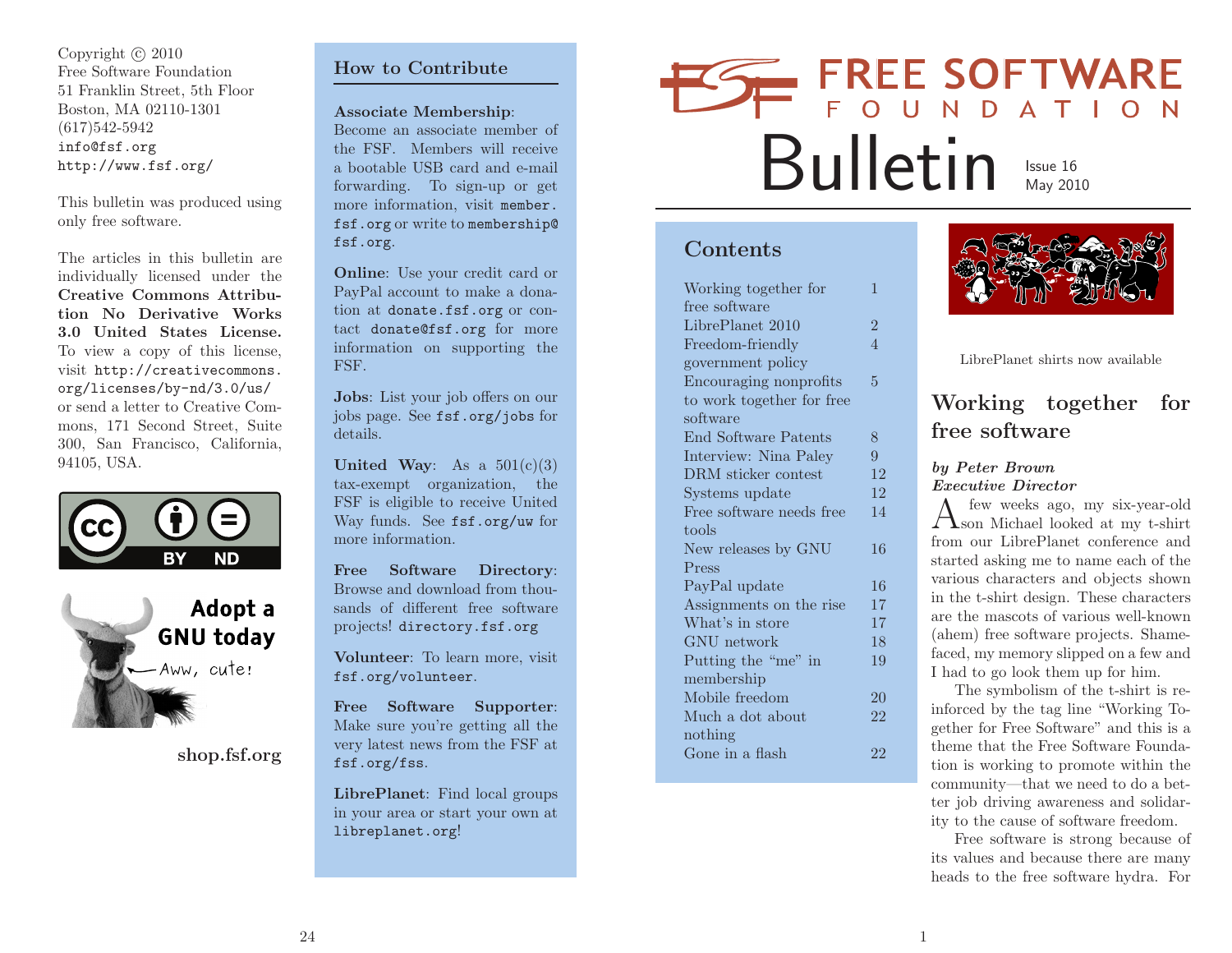every project that goes moribund another two (dozen it seems) projects rise to take its <sup>p</sup>lace. But all too often we see high-profile projects, that are often corporately controlled, acting in ways that hurt free software, often putting their narrow self-interest ahead of the wider adoption of free software <sup>p</sup>latforms, or promoting ancillary proprietary software at the expense of other free software projects. The most common problem is the lack of effort to educate users to the values of the free software they distribute. Leaving <sup>a</sup> typical user valuing the software only because it can be acquired for little orno cost.

Our campaign for software freedom is not <sup>a</sup> campaign for freedom of choice. Free software isn't just an alternative to proprietary software. Free software is <sup>a</sup> social movement, <sup>a</sup> movement to rid the world of software that would otherwise be used to divide us and keep us powerless. The software we use is not <sup>a</sup> matter of utility or convenience, it is <sup>a</sup> matter of securing our freedom now and ever more so in <sup>a</sup> future where we become increasingly dependent onthe integrity of the software we run.

In the US, we may have <sup>a</sup> Bill of Rights that prevents government from restricting free speech, free press or free assembly, but government can be ignored and these rights removed when proprietary software corporations havecontrol over <sup>a</sup> citizen's computing.

We need to strengthen the free software movement for the long haul. The key to this is to impress software freedom values on our friends and all the people we introduce to free software. Our campaign asks free software supporters and projects to promote free software in ways that consistently em<sup>p</sup>hasize everyone's right to freedom.

Working Together for Free Software means:

- Telling all users that they *deserve* to have freedom and that they should be in control of theircomputing.
- Promoting free software as <sup>a</sup> civil liberty, that protects citizens from government and undueinfluence in their lives.
- Prioritizing software development for free <sup>p</sup>latforms, and to recognize that the aim is to eliminate proprietary software likeany anti-social behavior.

Please join us in promoting our Working Together for Free Softwarecampaign.

### LibrePlanet <sup>2010</sup>

# by Matt Lee

Campaigns Manager

In March, the FSF hosted the sec-**L**ond of its annual free software conferences, LibrePlanet 2010. The conference replaces the FSF's traditional associate member meetings, which ranfrom <sup>2003</sup> until 2008.

This year's conference was <sup>a</sup> huge success, surpassing the first conference on all levels. The conference was expanded into three days, with each day having two separate tracks of events. This, coupled with the increase in attendance, made the event into one of the greatest free software events of all time.

Friday kicked off with <sup>a</sup> fantastic introduction and tutorial into the GNU/Linux command line, led byformer campaigns manager Joshua

# Gone in <sup>a</sup> flash

### by Osama Khalid

#### FSF campaigns intern, Spring2010

**T**s Flash the only, or even the best way  $\mathbf I$  to share your favorite, funny video clip with your friends over Internet? Surely not. Thanks to HTML5 and pro-standard browsers for proving otherwise.

It is true that we already have <sup>a</sup> great Flash <sup>p</sup>layer, Gnash, but it does not move us far towards the software freedom world, because of the non-free Flash programs usually used by videosharing websites to <sup>p</sup>lay videos.

But even with HTML5, it is not enoug<sup>h</sup> to be able to <sup>p</sup>lay videos without Flash if you, or your browser developer, still need <sup>a</sup> license to legally do that. It is very important for the freedom of the web to support patentfree formats to ensure that no authority controls such an essential technology.

Several proprietary browsers are pushing for the patented codecs. Internet Explorer, Safari and Chrome all do (or will soonish) support the harmful, patented H.264 codec.

The simple step we can do here is to use no Flash and no HTML5 with patent-encumbered video formats. Does that mean you can no more watch videos and share them with yourfriends? Of course not.

For your own watching, you should consider installing free customizing scripts such as "YouTube without Flash Auto" for Greasemonkey that can easily remove Flash and <sup>p</sup>lay videos using your free multimedia <sup>p</sup>layer within your favorite free browser. You can also download videosand watch them locally.

For sharing with friends, there is TinyOgg at http://tinyogg.com— <sup>a</sup> free service <sup>I</sup> created to convert YouTube videos and other Flash-based videos into Ogg Theora and Vorbis and host them. By using it, you can make sure that you do not recommend using Flash for your friends who may nothave customizing scripts.

You can also help by teaching your friends and colleagues about this issue, spreading TinyOgg, joining its Python development project and participating in FSF's ongoing PlayOgg and EndSoftware Patents campaigns.

Everyone is capable of voting for the free choice. We cannot lose thisfight!

 Interested in interning at the FSF? This is an opportunity to work for the organization that sponsors the GNU project, publishes the GNU General Public License (GPL), and fights for software freedom. See fsf.org/ volunteer/internships for moreinformation.  $\mathcal{D}$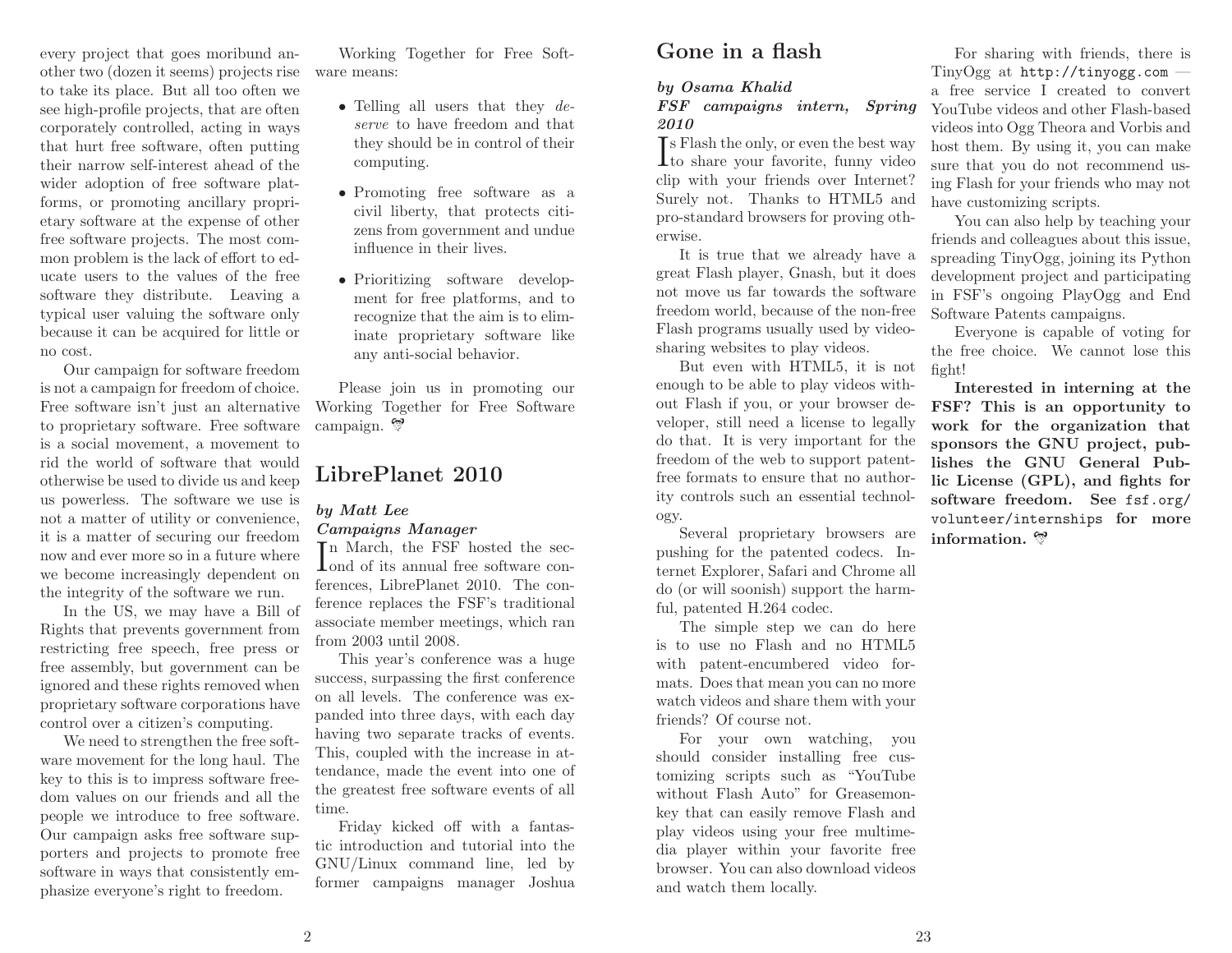replacements. It's catch-up work, but our community is usually successful at such tasks. So, let's get coding on mobile!

*Further reading on this topic is* $available\ at:\ e\texttt{bb.org/faifmobile}\ \mathbb{S}^2$ 

# Much <sup>a</sup> dot about nothing

### by Peter OlsonSenior Systems Adminstrator

 $\rm W$ hen a Web server has problems, we turn to the server logs to help figure out what is wrong. But <sup>a</sup> server log is <sup>a</sup> blizzard of detail and it is hard to discern the big <sup>p</sup>icture, especially when low-level debugging is turned on. Recently <sup>I</sup> did this and obtained <sup>a</sup> logover <sup>2</sup> GB in size in less than <sup>a</sup> day.

Fortunately, the low level debug<sup>g</sup>ing produces messages all of which have <sup>a</sup> function name in an easy-torecognize position, along with other explanatory text and numeric values. Since <sup>I</sup> knew nothing about how this part of the software works, <sup>I</sup> decided to make the log tell me how the program execution goes from one function to another, and what the typical path of execution is. <sup>I</sup> wrote <sup>a</sup> program to parse the debugging messages, creating <sup>a</sup> matrix showing the transitions in successive messages. <sup>I</sup> used this to generate an input file for the graphic visualization program *dot*, which among other things can diagram <sup>a</sup> state machine. <sup>I</sup> labeled the arcs with <sup>a</sup> count of how many times each transition wasobserved.

When <sup>I</sup> first did this, <sup>I</sup> got an enormously complex grap<sup>h</sup> with lots of apparently random transitions havinglow transition counts. This suggested

to me that simple chronological ordering was not <sup>g</sup>iving <sup>a</sup> meaningful result, so <sup>I</sup> then collected transition information along with the thread identifier (present in the log message) and was <sup>p</sup>leased to see that the grap<sup>h</sup> now resolved into <sup>a</sup> diagram with <sup>17</sup> states. This proves that the sequence of transitions is coherent within each thread independently (not surprising), something one *could* deduce by careful examination of the log itself but which is dramatically illustrated when put intographic form.

The grap<sup>h</sup> also has <sup>a</sup> property similar to an electronic circuit: for the most part the sum of the counts of the incoming arcs to <sup>a</sup> node less the counts of the outgoing arcs is zero. Occasionally you will find an arc with <sup>a</sup> higher count than expected, but this occurs because the node it is attached to is visited more than once in <sup>a</sup> typical pattern of transitions, and you can find two other paths whose counts sum tothe larger one.

Some nodes have arcs which link to themselves, indicating <sup>a</sup> sequence of messages that occur within <sup>a</sup> sin<sup>g</sup>le call to the function. <sup>I</sup> modified the program to create subgraphs for these cases, so <sup>I</sup> can see what are the typical paths occurring within each function. To do this <sup>I</sup> created node names out of the other information in the message, changing numbers to <sup>0</sup> and so on to discard the variable part of each message.

At press time, <sup>I</sup> have not yet found the silver bullet for this bug, but <sup>I</sup> am very <sup>p</sup>leased with the information <sup>I</sup> amgetting out of the graphs.

The *dot* program is part of the package *graphviz*.<sup>19</sup>

<sup>19</sup>http://www.graphviz.org/

Gay and membership coordinator Deb Nicholson. This made for an excellent follow-up to the work that was done last year, to write <sup>a</sup> new manual during the conference — the book, *Introduction to the command line*, was created by Adam Hyde from FLOSS Manuals with volunteers from the community both online and in-person. This was followed by <sup>a</sup> session demonstrating some of the latest in free softwareWeb development tools.

Following lunch, there were sessions on using the GIMP and Inkscape graphics tools, as well as hacking sessions for people interested in the development of free software for smart<sup>p</sup>hones. All of this was paralleled by the first GNU Hackers Meeting in the US, with GNU veterans John Gilmore, Rob Savoye, David Sugar and Richard Stallman, as well as new maintainers from GNU Generation, GNU LibreDWG, and GNU social in attendance.

Saturday kicked off with John Gilmore's keynote "*We're done cloning Unix, what next?*", followed by insightful talks on diverse subjects such as the law, free standards and increasing participation from young people, from the likes of Karen Sandler, Louis Suarez-Potts, Max Shinn, and Steven DuBois.

No free software event would be complete without an opportunity for some keysigning — the exchange of public encryption key signatures — to allow people to communicate withoutsurveillance over the Internet.

In the afternoon, we were <sup>p</sup>leased to have <sup>a</sup> late arrival to the schedule of none other than Eben Moglen, <sup>a</sup> familiar face to many in the free software world, and head of the Software Freedom Law Center, <sup>a</sup> law firmspecializing in building understanding

and awareness of free software licensing. Eben's talk gave <sup>a</sup> real sense of <sup>a</sup> job well-done and <sup>a</sup> mission complete — all the major parts of <sup>a</sup> free software system are now complete, with just <sup>a</sup> few loose ends and high-priority emerging threats as the next set of battles tobe won.

This led nicely into the worldwidepremiere of a new movie — *Patent Ab-*<br> *surditu:* How software natents broke *surdity: How software patents broke the system*. Directed by Luca Lucarini and made possible by <sup>a</sup> grant from the Free Software Foundation's associate membership program, the documentary movie features interviews with Dan Ravicher, Eben Moglen, Richard Stallman, and others, illustrating some of the <sup>p</sup>itfalls that software patents have created, and daring to imagine <sup>a</sup> world in which software patents wereremoved from the field of <sup>p</sup>lay.

The movie, produced entirely with free software, also featured the animation work of Chicago's Chris Webber, with <sup>a</sup> pastiche of <sup>a</sup> familiar scene from the movie *WarGames* illustrating the problems that software patents havecreated for everyone.

The afternoon was rounded out with talks on two emerging graphical user interfaces. From Walter Bender, talking about his work on the Sugar graphical interface and Marina Zhurakhinskaya on her work on the nextgeneration interface for the GNU desktop, the GNOME shell.

The day was rounded out by Chris Hofstader, talking about his new project to increase the accessibility for the GNU Project. Accessibility is for everyone, but especially people using assistive technology, such as <sup>a</sup> screen reader, which reads Web pages, emails and other on-screen items to users whoare blind or have low-vision. In the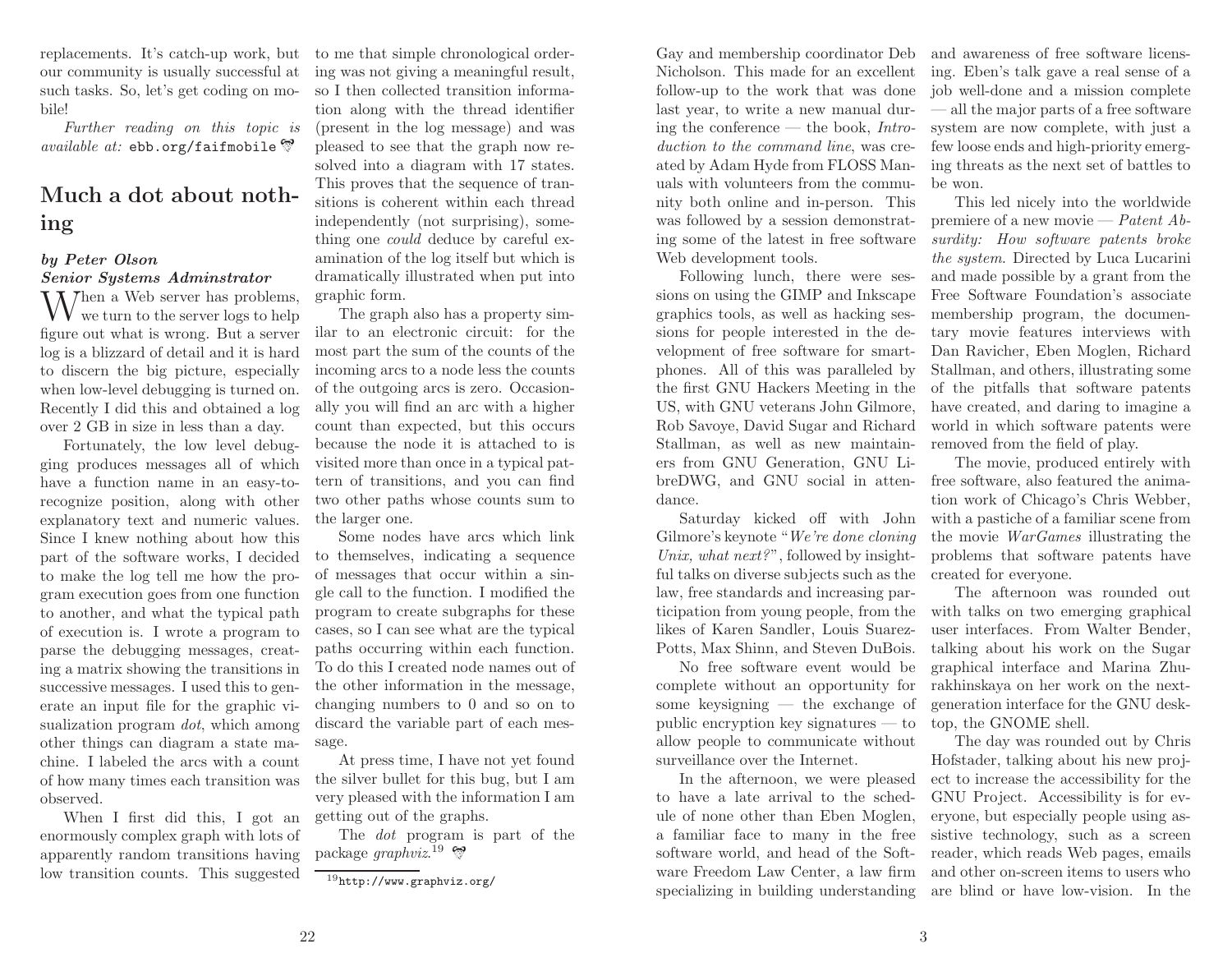other hall, licensing stalwarts Brett Smith and Donald Robertson took <sup>a</sup> series of questions about all aspects of free software licensing in <sup>a</sup> talk dubbed"The Licensing Hoedown."

 Richard Stallman rounded out the day, with the presentation of his newest <sup>p</sup>hilosophy article, "Who does your server really serve?" — talking about the dangers posed by Softwareas <sup>a</sup> Service (SaaS).

Sunday brought us <sup>a</sup> day of talks and workshops on the issue of increasing the participation of women in free software. Currently, women comprise less than 2% of the free software community. This was led by an introduction from our own Deb Nicholson, followed by Leslie Hawthorn, discussing how best to handle free software mentoring. Later, Chris Ball, Hanna Wallach, Erinn Clark and Denise Paolucci gave us their insights into ways to recruit and retain women in free software projects. After lunch, Luis Villa gave us his look at network services from <sup>a</sup> client perspective, while lightning talks took <sup>p</sup>lace in Hall A. The day rounded out with talks from Chris Montgomery and Gregory Maxwell from the Theora project and <sup>a</sup> workshop on non-coding roles in free software from Selena Decklemann, followed by GNU LibreDWG and GNU Gnash <sup>g</sup>iving us their own lightning talks on their respective projects.

 The conference was <sup>a</sup> huge success, with over <sup>230</sup> people attending. Next year's conference will have <sup>a</sup> lot to liveup to.  $\mathcal{D}$ 

# Freedom-friendly government policy

### by Brett SmithLicensing compliance engineer

The FSF's Compliance Lab has  $\perp$  been involved in many different activities where free software development interacts with the law: license drafting and evaluation, crafting best practices for projects, working for com<sup>p</sup>liance and enforcement, and more. In the past few months, we've started pushing out into <sup>a</sup> new area: advocating for free software users and developers when government sets policy. We've already had the opportunity to provide comments and feedback in <sup>a</sup> couple of different cases, and we're onthe lookout for more.

The first case was for the US Trade Representative's (USTR) Special <sup>301</sup> Review. The Special <sup>301</sup> Review is <sup>a</sup> process that the USTR undertakes every year to evaluate the enactment and enforcement of copyright, patent, and trademark laws throughout the world. The office then produces <sup>a</sup> report <sup>p</sup>lacing countries on <sup>a</sup> Watch List—or even <sup>a</sup> Priority Watch List—if the USTR feels the laws and enforcement aren'tforceful enough.

Traditionally, the report is <sup>a</sup> huge favor to the big copyright industries from the US government. It encourages foreign countries to enact laws that are as outrageously bad for freedom as its own, including longer terms for copyright restriction, and Digital Millennium Copyright Act-like (DMCA) legislation. This year, for the first time, the USTR accepted comments from the public throughout the month of February. We sent <sup>a</sup> letter explaining how anti-circumvention

Google's goals do not match that of some cases, <sup>a</sup> <sup>g</sup>iven device will <sup>g</sup>ive the user more software freedom than the N900, but in many cases it will <sup>g</sup>ivemuch less.

The HTC Dream is the only such device <sup>I</sup> know of where <sup>a</sup> careful examination of the necessary proprietary components have been analyzed. There also are about twenty hardware interface libraries that do not have source code available in <sup>a</sup> public repository. However, when lined up against the N900 with Maemo, Android on the HTC Dream can be used as an operational mobile telephone and 3G Internet device using only three proprietary components: <sup>a</sup> proprietary GSM firmware, proprietary wifi firmware, and two audio interface libraries. Further proprietary components are needed if you want <sup>a</sup> working accelerometer, camera, and video codecs, as their hardware interface libraries are all proprietary.

operating system project will ultimately be an essential component to software freedom on these devices on this point, <sup>I</sup> must also mention the Neo FreeRunner device and the Open-Moko project. This was <sup>a</sup> noble experiment: <sup>a</sup> freely specified hardware <sup>p</sup>latform running 100% free software. <sup>I</sup> used an OpenMoko FreeRunner myself, hoping that it would be the mobile <sup>p</sup>hone our community could rally around. <sup>I</sup> do think the device and its (various) software stack(s) have <sup>a</sup> future as an experimental, hobbyist device. But, just as GNU/Linux needed to focus on x86 hardware to succeed, so must software freedom efforts in mobile systems focus on mass-market, widelyused, and widely available hardware.

the software freedom community, so in mobile users have software freedomFear of an FCC crack down when is beyond the scope of this article. However, what Atheros has done with their Wifi devices shows that software freedom and FCC compliance can coexist. Furthermore, the central <sup>p</sup>iece of FCC's concern — the GSM chipset and firmware — runs on <sup>a</sup> separate processor in modern mobile devices. This is <sup>a</sup> software freedom battle for another day, but it shows that the FCC can be pacified in the meantime by keeping the GSM device <sup>a</sup> black box to the free software running on the primaryprocessor of the device.

<sup>A</sup> healthy community-oriented <sup>p</sup>hone can achieve great advancement towardSeeking software freedom on mobile devices will remain <sup>a</sup> complicated endeavor for some time. Our community should utilize the free software releases from companies, but should not forget that, until viable community forks exist, software freedom on these devices exists at the whim of these companies. <sup>A</sup> traditional "get some volunteers together and write some code" approac<sup>h</sup> community-oriented free software systems on mobile devices. Developers interested in applications should initially focus on applications for the existing mostly free <sup>p</sup>latforms of MeeGo and Android/Linux. Meanwhile, the challenging and more urgent work is to replace lower-level proprietary components on these systems with free software alternatives, but admittedly needs special programming skills thataren't easy to find.

We should be hopefully optimistic about the mobile space. There are challenges for software freedom, but they are challenges our community knows well how to face: we need to identify the proprietary software thatis important, and write free software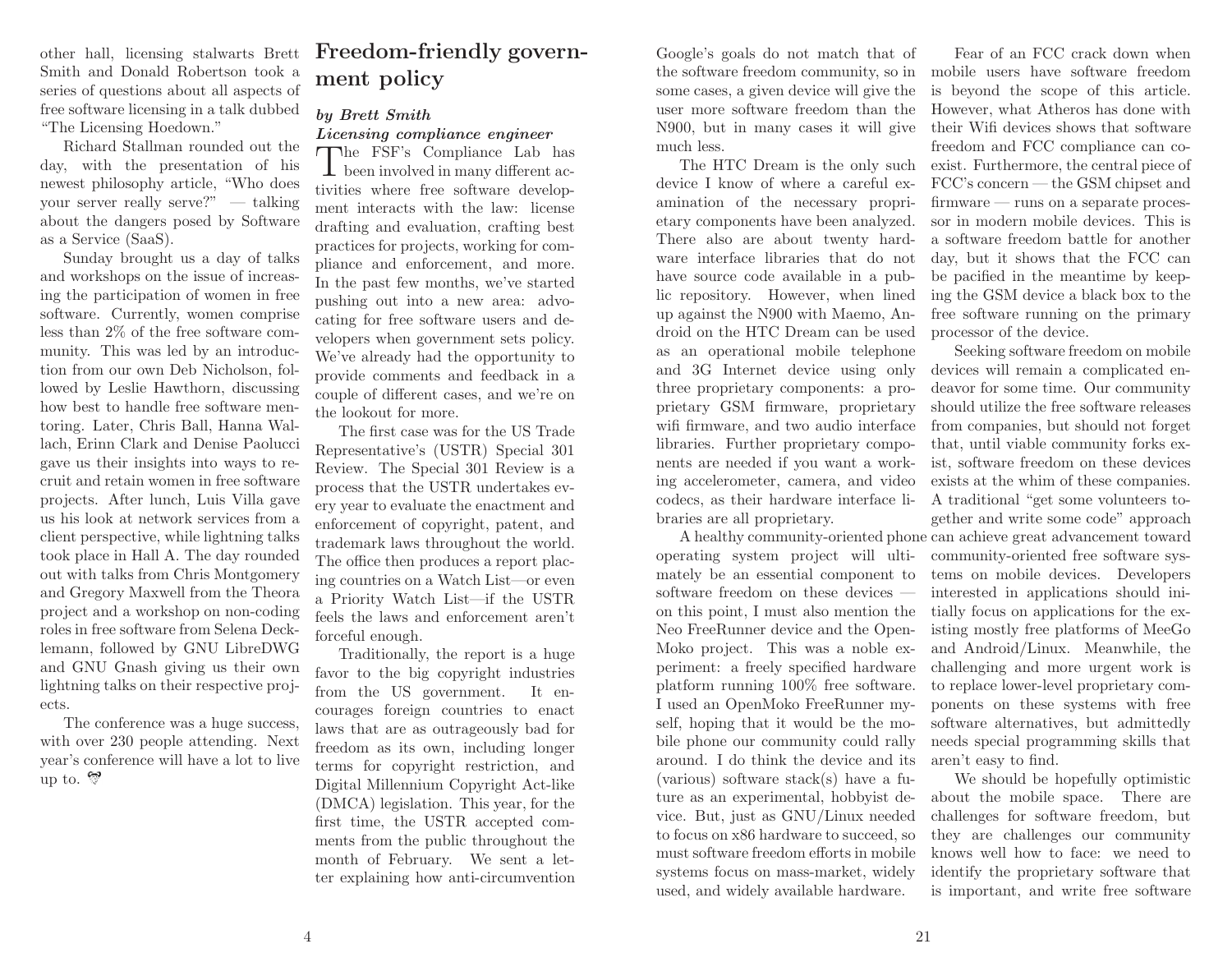terials you need to do it right!

If you're just getting the spark, we want to help you fan the flames. As you read the stories and ideas, in our blogs, and on the LibrePlanet wiki, we hope you'll be inspired. Please contact us if you need feedback on your ideasto promote free software.

We want you to succeed so we canfeature your stories next!

### Mobile freedom

### by Bradley KuhnFSF board member

The mobile telephone market has  $\perp$  never functioned like the traditional computer market. Historically, the mobile user made arrangements with some network carrier through <sup>a</sup> long-term contract. That carrier "gave" the user <sup>a</sup> <sup>p</sup>hone or discounted it as <sup>a</sup> loss-leader. Under that system, few people take their <sup>p</sup>hone hardware choice all that seriously. Perhaps users pay <sup>a</sup> bit more for <sup>a</sup> slightly better <sup>p</sup>hone, but generally they nearly always <sup>p</sup>ick among the limited choicesprovided by the <sup>g</sup>iven carrier.

Meanwhile, Research in Motion was the first to provide corporateslave-oriented email-enabled devices. Indeed, with the very recent focus on public-oriented devices like the iPhone, most users forget that Apple is by far not the preferred fruit for the smart <sup>p</sup>hone user. Today, most people using <sup>a</sup> "smart <sup>p</sup>hone" are using one <sup>g</sup>iven to them by their employer to chain themto their office email 24/7.

Apple, excellent at manipulating users into paying more for <sup>a</sup> product merely because it is shiny, also convinced everyone that now <sup>a</sup> <sup>p</sup>honeshould be paid for separately, and con-

tracts should go even longer. The "race to mediocrity" of the <sup>p</sup>hone mar ket has ended. Phones need real fea tures to stand out. Phones, in fact, aren't <sup>p</sup>hones anymore. They are small mobile computers that can also make<sup>p</sup>hone calls.

#### The current state of mobile soft ware freedom

 For its part, Nokia likely benefited greatly from the traditional carrier system. Most of their <sup>p</sup>hones were provided relatively cheaply with con tracts. Nokia sold new hardware ev ery time <sup>a</sup> <sup>p</sup>hone contract was renewed, and the carrier paid the difference be tween the loss-leader price and Nokia's wholesale cost. The software on the de vices was simple and mostly internallydeveloped.

 In parallel, Nokia chased another market: the tablet PC. GNU/Linux remains the ideal system for these de vices, and Nokia saw that. Nokia built the Debian-based Maemo system as <sup>a</sup> tablet system, with no <sup>p</sup>hone. This eventually became the tablet/phone hybrid: the N900. This is among only <sup>a</sup> few available <sup>p</sup>hones that make any strides toward <sup>a</sup> fully free software <sup>p</sup>hone <sup>p</sup>latform. Yet, the list of propri etary components required for opera tion remains quite long. The common joke is that you can't even charge the battery on your N900 without propri etary software.

Android/Linux is <sup>a</sup> nearly fully free non-copylefted <sup>p</sup>hone operating system <sup>p</sup>latform where Linux is the only GPL-licensed component essen tial to Android's operation. Ide ally, Google wants to see it adopted broadly in both free software andmixed free/proprietary deployments. laws like the DMCA hurt free software developers and technology users generally, and asked the USTR to stop advocating similar legislation in the Special <sup>301</sup> Review.

Then, in March, the newly created executive "Intellectual Property Enforcement Coordinator" heard comments on how the US government could go about stronger enforcement of copyrights, patents, and trademarks. We wrote in to say that the government would be better off focusing on adoption of free software for its own functioning. It would be the ethical choice, allowing the government to share software with its citizens and help them more actively participate in society. It would also let the government provide an unprecedented amount of transparency about its inner workings, and reallocate resources currently wasted on compliance and enforcement for proprietary software licenses.

 The Special <sup>301</sup> Report was released in mid-May. We were disappointed but unsurprised to discover it still advocates for the same badWe legislative changes as before. won't be surprised if we hear similarly negative news from the "Intellectual Property Enforcement Coordinator," either. But Rome wasn't built in <sup>a</sup> day. We're putting policymakers on notice: these are not one-sided issues. We represent constituents who want to see policies that help free software, rather than hurt it. And that's clearly <sup>a</sup> huge group of people; our submissions rank highly in web searches about the issues. By bringing the force of that group to these public discussions, and their coverage in the media, we let the government knowthat their choices have negative consequences that they'll have to deal withsooner or later.

Overall, we like the results we've seen from these efforts thus far, and we <sup>p</sup>lan to participate in other pro cesses like this. Follow the Compli ance Lab blog at http://fsf.org/ blogs/licensing for more informa tion about these activities, along withall the other work we do.



High-priority projects include replacingFlash and Skype.

# Encouraging nonprofits to work together forfree software

#### by John SullivanOperations Manager

**Tt's obvious that the Free Software I**Foundation must use free software for its daily operations, because promoting and protecting free software is our mission. Using Microsoft Office at the FSF would be like the Nature Conservancy draining some wetlandsto build its new headquarters.

But other socially oriented nonprofits, whether or not their missions relate to technology, should also be using free software. All such charities depend for their existence and effectiveness toward their respective goals on <sup>a</sup>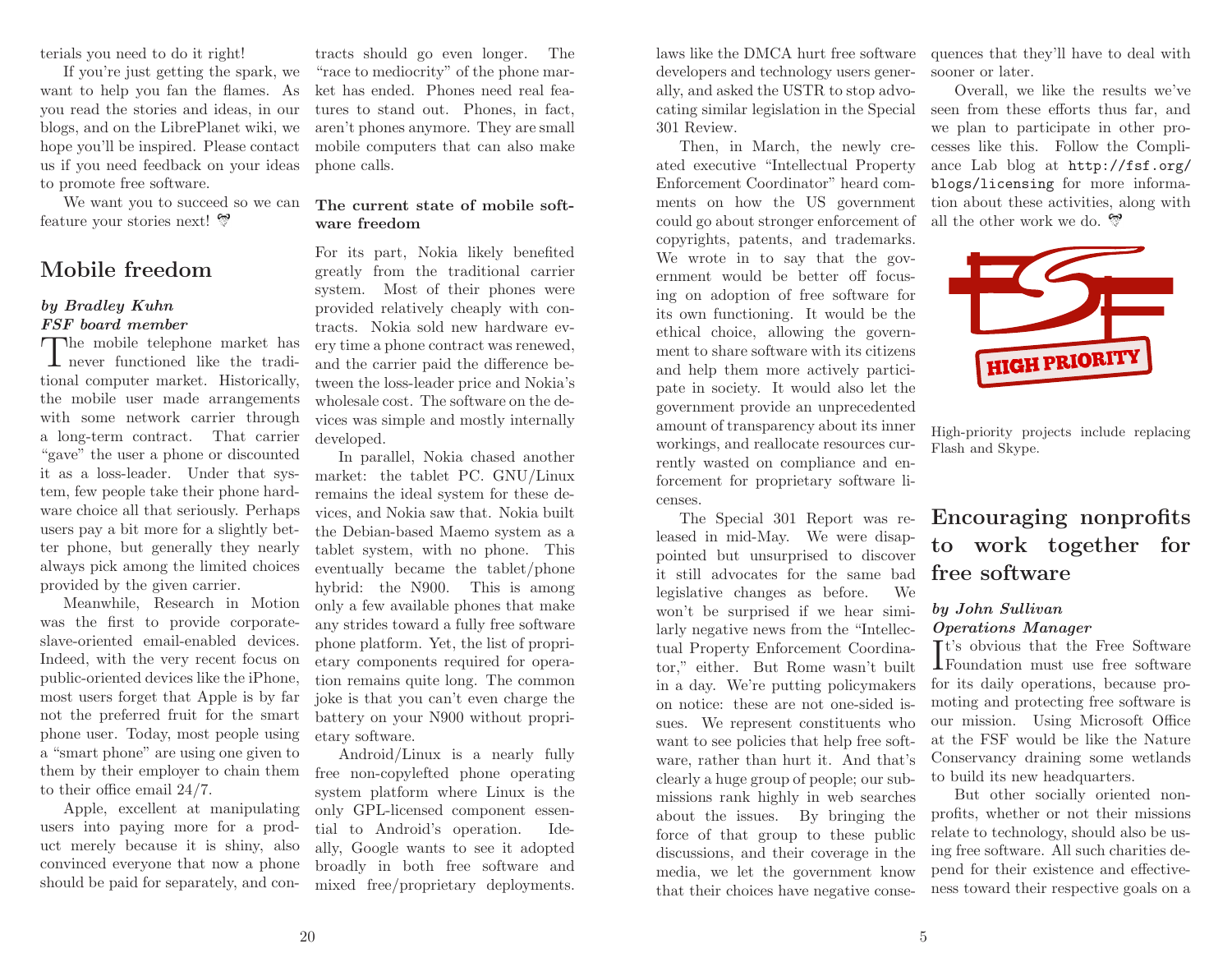functioning civil society, where individuals can freely communicate and associate. The more they use technology to do that communication and organize that association, the more they must be concerned with the nature of that technology. <sup>A</sup> nonprofit attempting to communicate with potential supporters and the public undermines itself when it hands veto power over those communications to <sup>a</sup> company with infreedom or autonomy.

That veto power comes in many forms, including proprietary software copyright licenses and End User Licensing Agreements (EULAs). Such licenses and agreements often specify that any use of the software is subject to the permission and inspection of the software's developers. For an organization to <sup>g</sup>ive up control over technology in this way is to lose not just control over medium; it's also to lose control over message.

While it may seem like just legalese fine print, the threat posed to social change by this power continues to become more tangible. Some nonprofits have been appealing to people using iPhones and iPads, but Apple has been shamelessly dictating what applications can and cannot be run on these computers. Apple claims that it is illegal for users to install applications from anywhere other than the official Application Store — and they arbitrarily and without explanation reject and remove applications from that Store. The applications affected have often directly related to matters of expression, including political cartoons andcolumnists.

Companies like Amazon have provided further illustration of the problems that can arise, when they remotely deleted books from their cus tomers' Kindle Swindle ebook readers. They claim that the power to do this stems from the EULA people agree towhen they use their Kindles.

terests opposed to the organization's supporters, and civil society in gen- It is <sup>a</sup> short step for any other company selling proprietary software or "software as <sup>a</sup> service" to commit crimes against civil society similar to Apple's and Amazon's. Nonprofits of any kind owe it to themselves, theireral, to resist this control. They should not hand information about their sup porters over to software as <sup>a</sup> service groups,1 where that information can be more easily subpoenaed or compromised, and they should not require their supporters or themselves to agree to software licenses that <sup>g</sup>ive consent to searches while prohibiting them from helping themselves by installing andimproving their own software.

> Dependency on proprietary software also manifests in substantive ways for nonprofits, such as upgrade costs, migration pains, and lock-in. But most importantly, nonprofits need free software — software which can be studied, modified, and shared — to accomplish their missions. They need the freedom to make decisions based on the need of their missions. Free software is the only way to guarantee this freedom, and even if its cost were actually higher than the cost of proprietarysoftware, it would be worth it.

> As people knowledgeable about free software, we can all help encourage other organizations to recognize these facts and the impact of this technology. You can help by writing to othernonprofits that you donate to, and ask-

age; peers that contribute to the net-hood software expert or your house work are rewarded with better service.

# GNU social — gnu.org/s/social

GNU social development has begun — this summer, Ian Denhart and Sean Corbett from Clark University in Worcester, Massachusetts, together with volunteers from the wider free software community will show off the first public version of GNU social. GNU social represents <sup>a</sup> dramatic change in the way most social networkshave worked until now — decentralized, secure communication amongst public and private servers running theGNU social stack.

# Putting the "me" inmembership

### by Deborah NicholsonMembership coordinator

In today's world, we use comput- $\mathbf{I}$ ers for correspondence, for newsgathering, and for enjoying media. Even more importantly, we have the capability to use our computers for social criticism, anonymous communication and dissent. As an FSF member, you're someone who understands that free software is more than an interest. It is <sup>a</sup> belief that empowering all people to be in full control of their computing will ultimately help to build <sup>a</sup> betterworld.

 You're more than <sup>a</sup> name on our list of supporters, you're our proxy inyour local community.

For some members that means being <sup>a</sup> free software advocate in the workplace or <sup>a</sup> usergroup organizer, forothers it means being the neighborhold's resident geek.

Whether you're bridging the gap by designing new user interfaces or qui etly converting your whole apartment building into free software users, we want to tell your story — free softwareis all about helping your neighbor.

In addition to sharing the software, the FSF wants to facilitate neighborly sharing of ideas and tactics for promot ing free software locally.

Starting this fall, we'll be regularly featuring free software activists on our Web site. Have you recently hosted an inspiring local free software event? We'd love to publish <sup>a</sup> blog about it. Were you instrumental in getting free software adopted at your school, li brary or office? We'd love to inter view you for fsf.org. Maybe this isn't you, but you know someone who's been doing great work to promote softwarefreedom — <sup>p</sup>lease tell us about them!

Got something to say about bring ing free software to schools or some pointers on approaching your local li brary? Please add it to our activistguide!<sup>18</sup>

Have you been doing <sup>a</sup> great job of bringing women to your Python group or diversifying your school's CS pro gram? Please tell us how you did it!

Got <sup>a</sup> precocious free software ad vocate in your house? We bet they'd enjoy connecting with other young freesoftware users in GNU Generation.

Want to be <sup>a</sup> free software ambas sador at an event in your area? We've reached out to folks at all kinds of events, everything from Earth Day ex travaganzas to film festivals. Let usknow and we can send you all the ma-

<sup>18</sup>http://groups.fsf.org/wiki/ActivismGuide

 $^1$ gnu.org/philosophy/

who-does-that-server-really-serve.html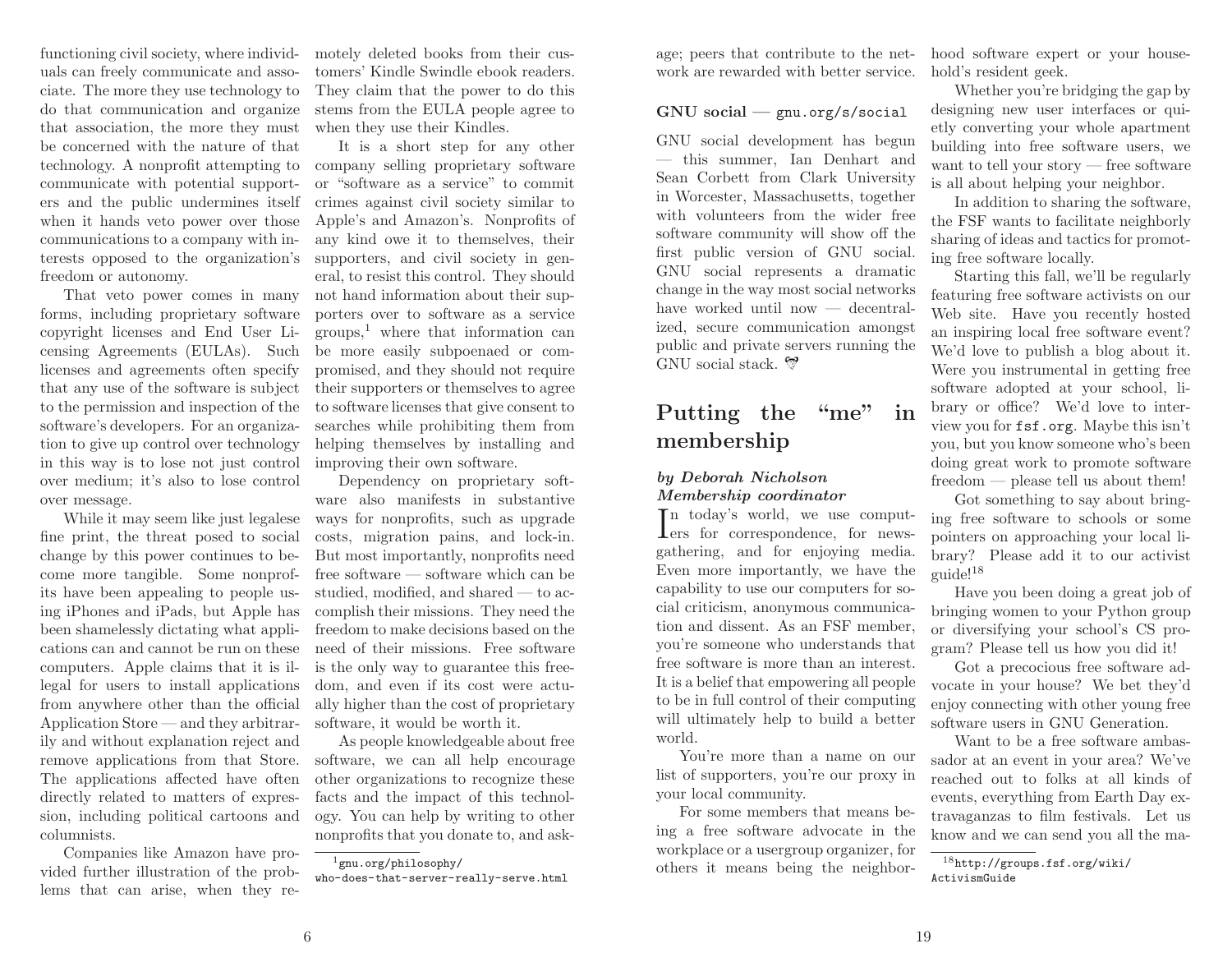designs — "Live The Dream," "GNU Head," "Happy Hacking," and "Libre-Planet." The women's sizes of "Live The Dream" are available in roya<sup>l</sup> blue, and "GNU Head" in lovely <sup>p</sup>ink.

The sticker pac<sup>k</sup> is always one of the most popular GNU gear items for showing your support of GNU, the FSF and our current campaigns against DRM and Windows 7, as well as stickers for GPLv3 and more. Each package comes with <sup>50</sup> stickers. To thank you for your support of the FSF, we are happy to customize <sup>a</sup> sticker pac<sup>k</sup> for you — if you have <sup>a</sup> favorite sticker of ours and would like to receive more samples of it than of the others, you can send in an email to sales@fsf.org after you have <sup>p</sup>lacedyour order through the online shop.

Please visit shop.fsf.org, the only <sup>p</sup>lace that you can get the unique shirts for yourself or for someone you know! Wear the special shirts around to support free software, and check out the store's new stickers, books andmanuals.

 We welcome any new product ideas, so <sup>p</sup>lease send in your suggestions for GNU Press to sales@fsf. org. Your support and ideas are, asalways, valuable assets to us.

### GNU network

### by Matt LeeMaintainer, GNU network

NU network is a new initiative  $\bigcup$  within GNU to encourage the development of free network services and web applications that are free software that can replace existing, proprietary services and create new ways for peo<sup>p</sup>le to communicate in freedom.

Currently, three projects are part of GNU network: GNU FM, GNUnet and GNU social. Here's <sup>a</sup> rundown on each of these projects, and how it's being used. If you'd like to suggest <sup>a</sup> new project for GNU network, <sup>p</sup>lease write to network-new@gnu.org — we also have <sup>a</sup> mailing list for discussion around the creation of network servicesin GNU.

# GNU FM — gnu.org/s/fm

GNU FM is <sup>a</sup> project to create both <sup>a</sup> server and user-facing component for the reporting of music listening habits. Implementing the Audioscrobbler API created by Richard Jones in <sup>2002</sup> and most commonly associated with Last.fm, GNU FM allows anyone to set up and run their own similar system. GNU FM is most commonly associated with the Libre.fm website, which is currently the largest GNU FM installation, with over 30,000 users andover <sup>23</sup> million recorded song listens.

# GNUnet — gnu.org/s/gnunet

GNUnet is <sup>a</sup> framework for secure peer-to-peer networking that does not use any centralized or otherwise trusted services. <sup>A</sup> first service implemented on top of the networking layer allows anonymous censorship-resistant file-sharing. Anonymity is provided by making messages originating from <sup>a</sup> peer indistinguishable from messages that the peer is routing. All peers act as routers and use link-encrypted connections with stable bandwidth utilization to communicate with each other. GNUnet uses <sup>a</sup> simple, excess-based economic model to allocate resources. Peers in GNUnet monitor each other'sbehavior with respect to resource using them to publicly support free software, and to adopt an internal technology policy that commits them to usingmore and more free software over time.

To find the needed expertise, you can suggest to nonprofits that they advertise on the FSF Jobs Board. 2 You can offer yourself as <sup>a</sup> consultant, or point to the FSF Service Directory, 3 to further help nonprofits make the transition.

 Don't be afraid to start small getting your local neighborhood association to use free software is <sup>a</sup> victory in itself, and can lead to more change, as volunteers and staff move back and forth to other organizations. Small organizations are often very eager to accept volunteer help with their infrastructure — offering to set up <sup>a</sup> free software contact database for <sup>a</sup> local group might be <sup>a</sup> simple and effective way to introduce them to free software. You can amplify your efforts further by sharing the text of any emails or letters you write on the LibrePlanet wiki, so others can use them and improve $_{\rm them.4}$ 

 When talking to nonprofits, it helps to be familiar with some free options for the kinds of software they typically need. Knowing what software the FSF uses might be <sup>a</sup> good <sup>p</sup>lace to start. This is not an exhaustive list; there are many more free software options in each of these categories. More can befound in the Free Software Directory.<sup>5</sup>

• To start with, all of our desktops and servers run the GNU/Linux operating system. For distributions to recommend, see our list

of fully free distributions. 6

- CiviCRM can take the <sup>p</sup>lace of proprietary fundraising programs like Raiser's Edge and software as <sup>a</sup> service products like Convio. It handles donation records, email and postal mailings, and contact management. 7
- We do graphic design, image editing, and typesetting with Inkscape, the GNU Image Manipulation Program (GIMP), and LaTeX. 8
- For double-entry accounting, we use SQL Ledger. 9
- To maintain job documentation and other organizational knowledge, and to collaboratively edit text for publication, we run <sup>a</sup> couple of internal wikis, usingIkiwiki and Mediawiki.<sup>10</sup>
- Our online store selling t-shirts, books, and other merchandise, uses Satchmo, an e-commerce product built on the Django webframework.<sup>11</sup>
- We use free software Web site revision systems for our sites, including Drupal and Plone. Many other organizations use Wordpress, or Movable Type.<sup>12</sup>

In addition to using free softwarethemselves, there are some basic best

<sup>8</sup>See inkscape.org, gimp.org, and latex-project.org.

- $^{10}$ ikiwiki.info and mediawiki.org
- $^{11}$ See www.satchmoproject.com and www. djangoproject.com.
- $^{12}$ drupal.org, plone.org, wordpress.org, and movabletype.org/download.html

 $^{2}$ fsf.org/jobs

 $^3$ fsf.org/resources/service

 $4$ groups.fsf.org

 $^5$ directory.fsf.org

 $^6$ gnu.org/distros <sup>7</sup>civicrm.org

 $^9$ sql-ledger.org/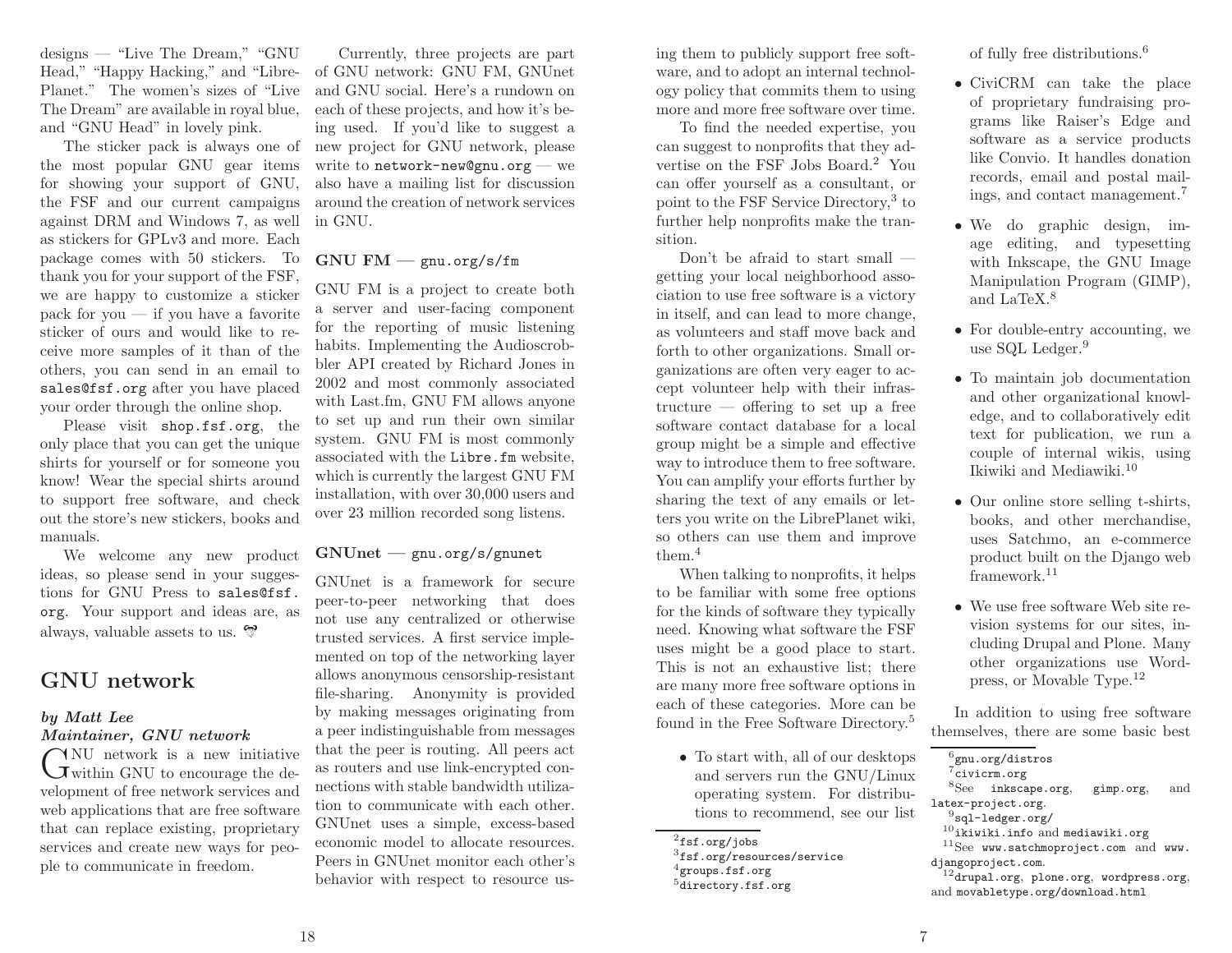practices that they should follow in order to be compatible with the use of free software by their supporters:

- Web sites should be friendly to free software browsers like Icecat and Firefox, and should not require or encourage Adobe Flashor Microsoft Silverlight.
- Audio, video, and text should be distributed in free formats, like Ogg Vorbis for audio; Ogg Theora for video; and Open-Document, PDF, HTML or <sup>p</sup>laintext for documents.
- Any applications the organization might produce or distribute should be free software and run on free operating systems. This means, for example, resisting the trend of releasing iPhone and iPad-only applications, since Ap<sup>p</sup>le has banned free software forthose <sup>p</sup>latforms.

Of course nonprofits sometimes need to appea<sup>l</sup> to the technologies that people already have, in order to get their message out, but they also have <sup>a</sup> leadership role, and need to considerwhat kind future they are supporting.

When they do make appeals in problematic ways, they can take <sup>a</sup> minute to encourage people in those <sup>p</sup>laces to follow them using better methods. For example, they can provide their audio recordings in both the patent-restricted MP3 patent-free Vorbis formats, but highlight the Vorbis version. No matter what, the problematic channels and formats should not be requirements for people wanting tokeep up with an organization's work.

Free software is more than capable of meeting all of <sup>a</sup> nonprofit's organizational and multimedia needs.

Encouraging everyone to see free software as fundamental to <sup>a</sup> free society, in which nonprofits pursuing <sup>a</sup> variety of charitable missions can operatewith freedom, is a key part of **working** together for free software.

### End Software Patents

### by Ciaran O'RiordanDirector, End Software Patents

 $A<sup>s</sup>$  you read this, the US Supreme<br>Court will probably have published the *Bilski* decision and the software patents debate will be roaring, and not just in the USA. There is also software patent legislation on the table or being written in New Zealand, Australia, Israel, and other countries. How ready are we? <sup>I</sup> mean the broad "we" — we around the world who areagainst software patents.

We have important landmark victories. Getting the Software Patents Directive rejected in the European Union in <sup>2005</sup> was <sup>a</sup> big victory after seven years of work. We also have important stepping stone victories, like the recent recommendation by New Zealand's government that "computer programs [be included] among inventions that may not be patented." One common factor between these two victories is that we took par.t In many other activities, taking part seems obvious, but when it comes to politics, software enthusiasts often stop short of taking part.

<sup>A</sup> contrast is the Australian situation. <sup>A</sup> government-commissioned study concluded in <sup>2009</sup> that "in new areas of patenting such as software and business methods, there is strong evidence that existing [...] arrangements are hampering innovation." Software

ing their local bank accounts and debit/ATM cards, rather than potentially costly credit-card transactions.

The FSF recently discovered that PayPal had added <sup>a</sup> proprietary software license to its User Agreement.

Of course, the FSF couldn't agree to those terms, so as soon as we learned about them, we contacted PayPal to see if we could make other arrangements. The company listened to our concerns, and specifically excepted usfrom these conditions.

But not only that: next year, Pay-Pal is also updating its user agreement to ensure that the free software community can continue to receive and make payments without having to accept <sup>a</sup> proprietary software license.

### Assignments on the rise

### by Donald RobertsonCopyright Administrator

s part of its support for the GNU  $A<sup>s</sup>$  part of its support for the GNU<br>Project, the FSF accepts copyright assignment on numerous GNUpackages.

 We do this in order to be in the best position to protect and promote these packages and ensure that they remainfree.

 Whenever <sup>a</sup> new hacker decides to contribute to one of the hundreds of packages held by the FSF, or <sup>a</sup> veteran hacker decides to try her hand at <sup>a</sup> different package, <sup>I</sup> get to help them with the process of assigning that code to the FSF. As the copyright administrator here at the FSF, <sup>I</sup> essentially get to take the pulse of the GNU Project as <sup>I</sup> watch the assignments come rolling in. <sup>I</sup> am <sup>p</sup>leased to report thatthe GNU Project is quite healthy, and

is attracting more talented coders thanever before.

The number of contributors seeking assignment has more than doubled in the past few months, with close to <sup>150</sup> new assignment requests since April. There is usually an up-tick in contributions at this time of year, as students look to use their summer wisely by contributing to free software projects, but it has never been this large before. New projects like GNU social are generating <sup>a</sup> lot of interest and bringing in <sup>p</sup>lenty of new faces to GNU. Even well-established packages are gaining more recruits these days, particularly younger coders, many of whom havenot previously contributed.

All of this is good news for the GNU Project. It means that we are having success at recruiting the next generation of hackers to <sup>a</sup> project that has been integral to the goa<sup>l</sup> of creating <sup>a</sup> free computing environment. It is <sup>a</sup> testament to the strength of GNU that so many who were born after its inception are now joining its ranks andcontributing code.

### What's in store

### by Jasimin HuangOperations Assistant

This spring, the GNU Press intro-<br>duced the newly designed Libre-Planet t-shirt. We have seen <sup>a</sup> dramatic increase of member and nonmembers orders of this new shirt, which is now one of the most popular items in the shop. The creamcolored text with the popular free software icons are <sup>a</sup> perfect match to the brown shirt background. In case you haven't noticed, we have also introduced shirts in women's sizes in several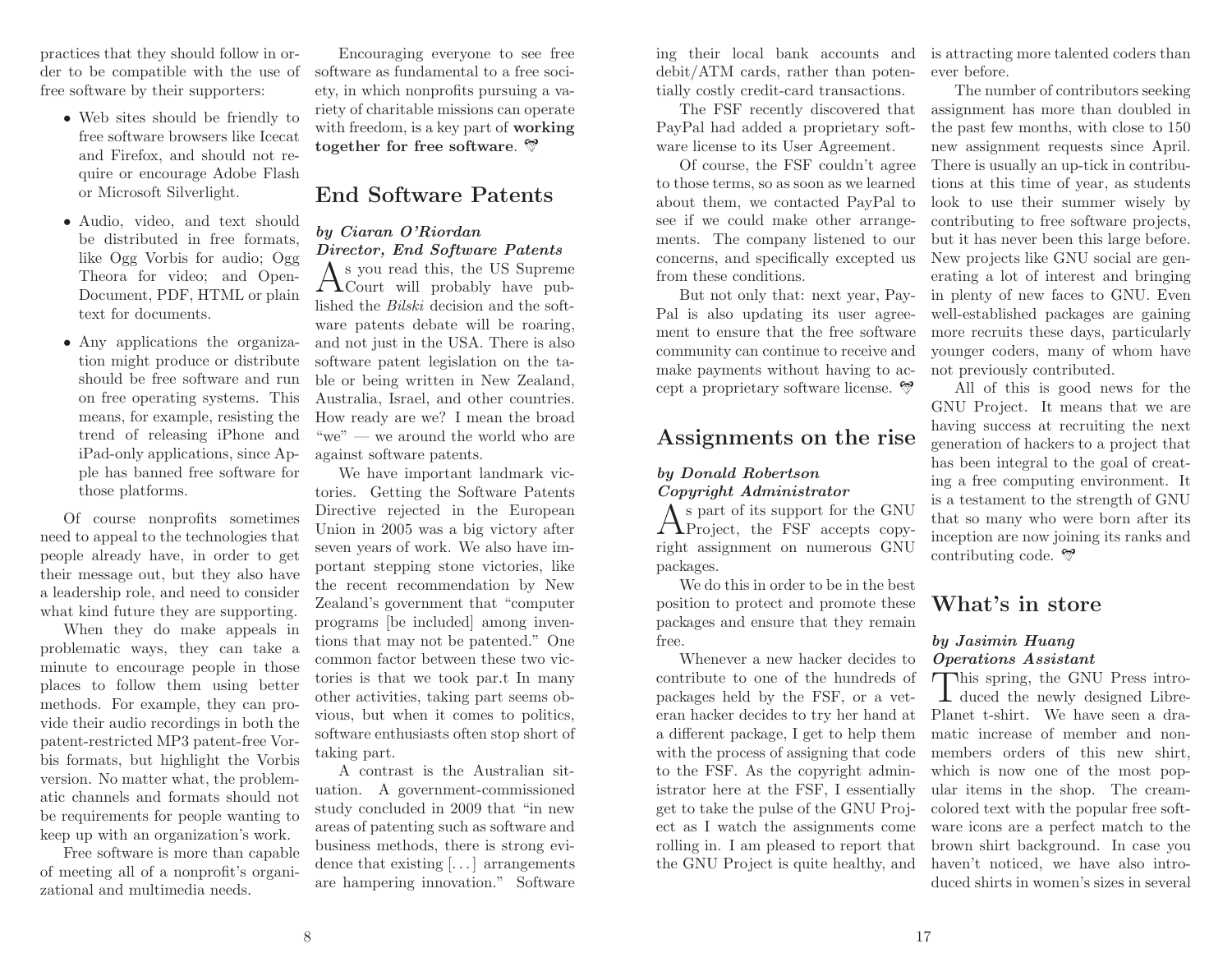*Further thoughts on this topic can be found in "On the savannah, where the gnu roam" at* fsf. org/ blogs/ community/savannah

### New releases by GNUPress

### by Jeanne RasataAssistant to the president

 $\rm W^{e}$  are pleased to announce the upcoming release of the second edition of *Free Software, Free Society: Selected Essays of Richard M. Stallman.*

 This new edition features updated versions of the essays on the GNU Project and free software and, in lieu of some of Stallman's speec<sup>h</sup> transcripts, incorporates many of the essays he has written since the first edition was published in 2002. <sup>A</sup> concerted effort was made to draw <sup>a</sup> distinction between the often conflated fields of copyright and patents, and new essays relating to the latter will, we hope, define the issuesand help clear up the confusion.

To make the licenses more palatable and accessible to the uninitiated, we've included an introduction which provides some historical background and context and explains the significance of the documents — and an essay on why projects should upgrade to version <sup>3</sup> of the GNU General Public License. <sup>A</sup> more prominent <sup>p</sup>lace has been <sup>g</sup>iven to the importance of using the correct nomenclature; <sup>a</sup> part of the book focuses on the issues of vocabulary and the unfortunate consequences of not referring to somethingby its right name.

Finally, the last two parts informus on some of the types of traps we as users face — showing the insidious ways in which these traps can erode our freedoms — and assess the situation and invite us to be more proactive and to look beyond convenience to civic values, keeping the ideals of freedom, community, and neighborliness inthe foreground.

In tandem with this second edition, GNU Press will be releasing <sup>a</sup> second edition of *Free as in Freedom,* Sam Williams' biography of Richard Stallman. Proceeds from the sale of the books will help fund our campaigns to promote and defend computer users' rights. We hope that you will download or buy the books to help spreadthe word and support free software.

Richard Stallman continues to further the cause of free software, speaking to audiences worldwide: in June, he will <sup>g</sup>ive speeches in the Balkans, Lebanon, Germany, and Spain; in July, he will be in Venezuela and the US; the following month, he will visit China, India, and New Zealand; and, so far, trips to Australia, Armenia, and Switzerland are <sup>p</sup>lannedfor the fall.

Please help spread the word about his speeches by keeping an eye on upcoming speeches at fsf.org/events/ as well as sharing it with your friendsand colleagues.

Please let us know if you would likeRichard to visit your city or area.

# PayPal update

The FSF now accepts associate<br>membership payment via monthly PayPal payments!

This payment method is ideal fornon-US members, who can pay us-

is currently very patentable in Australia, so this is <sup>a</sup> clear criticism of software patents. However, when the government then held <sup>a</sup> public consultation on what should be patentable, the only software organization that replied was Microsoft. "We" didn't take part, and the government's legislative proposa<sup>l</sup> based on this consultation will now likely be an uphill battle for us.

The participation in New Zealand was that <sup>a</sup> half-dozen letters were sent in response to <sup>a</sup> public consultation, and some of those letter writers also turned up to oral hearings to explain their letters. It's <sup>a</sup> surprisingly manageable amount of work for such <sup>a</sup> solid victory. The EU victory involved massive work, including protests on the streets, but it was also based largely on writing letters and meeting the politicians. There's <sup>a</sup> reason that interacting with politicians on this issue works: we have studies and other evidence toback up our claims.

One of End Software Patents' main projects is the en.swpat.org wiki, where you can find lists of studies showing that software patents harm the economy and innovation, and you can find lists of examples where software patents were used to destroy software projects, or to block software projects from having features whichusers require.

I've interacted with campaigns against software patents from more than twenty countries, and the free software community has <sup>p</sup>layed <sup>a</sup> key role in every one of them. For post-*Bilski*, my advice is simply to participate. Write to politicians, quoting studies and real world examples, and follow up with <sup>a</sup> <sup>p</sup>hone call. This is something we've proven we can do well, and it's <sup>a</sup> powerful tool, but it can slip

through our fingers if we each leave it to someone else. You'll find most or all of what you need on en.swpat.org. That wiki is publicly editable and yourcontributions will in turn help others.



Sita Sings The Blues by Nina Paley

### Interview: Nina Paley

### by Adrin Yanes MartnezDRM Elimination Crew

N Tina Paley is an American cartoon- $N_{\text{ist, animator and free culture ac-}}$ tivist. She directed the animated feature film *Sita Sings the Blues*. She was the artist and often the writer of comic strips *Nina's Adventures* and *Fluff*, but most of her recent work has been in animation. Her early short films include *Fetch!*, *The Stork*, and *The Wit & Wisdom of Cancer*.

Interview questions were asked byAdrin Yanes Martnez.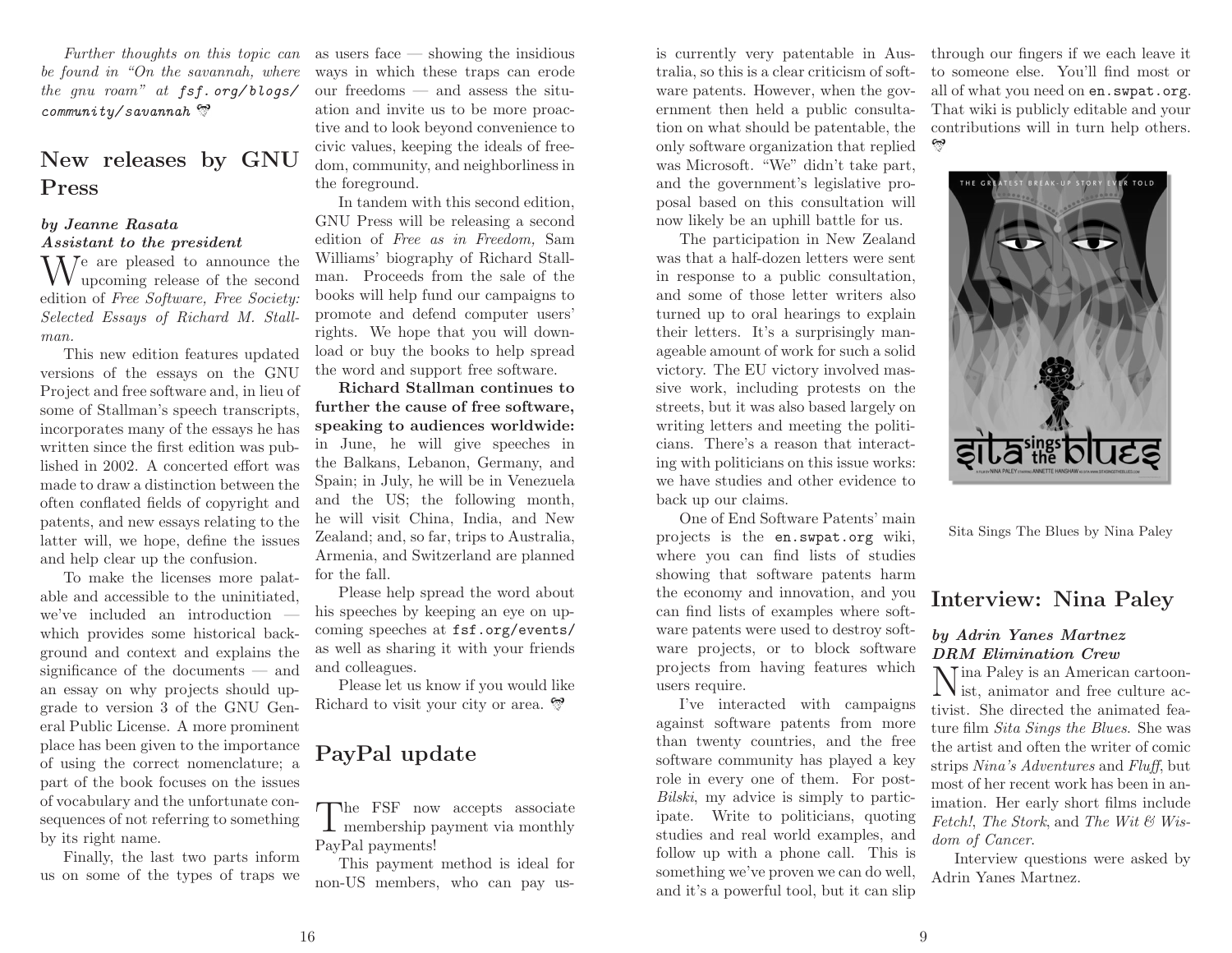# spread your works?

 Cultural works have more value the more they are shared. Consider languages: the more people spea<sup>k</sup> En<sup>g</sup>lish, the more want to learn it, and the more people need to have it. That's cultural value. <sup>I</sup> need as many people as possible to see my work for it to have cultural value. This value becomes evident when people quote the work, or share it, or build on it, or talk about it. Parodies are <sup>a</sup> great sign of cultural value.

 What kind of freedom is the film industry providing to authors? Are the authors' choicesrespected?

 "film industry." Hollywood has no <sup>p</sup>lace for someone like me; big studios are attached to increasingly obsolete business models. <sup>I</sup> don't consider that oppressive; <sup>I</sup> just stay out of that system. Today the tools of production are so affordable, artists can make films on their own, without needing <sup>a</sup> big studio. The less dependent the artist is on studios, investors, and institutions, the more freedom they have.

Digital Restrictions Management (DRM): necessity or paranoia?

 It's certainly not <sup>a</sup> necessity. You can charge money for copies without putting DRM on them. You can charge money for <sup>a</sup> streaming service without DRM. DRM has absolutely nothing to do with whether you can charge money for something. DRM-free products are more useful and more valuable than DRM-encumbered ones, so logically you could charge more for them. But the mainstream entertainment industry doesn't offer such products, so

What is the motivation to their only competition is "pirates."<sup>13</sup> Lots of people would be happy to pay for non-DRMed products. They're getting pretty sick of paying for authorized products that are inferior toillegal versions.

> What is the best choice for the artist that wants to publish without DRM?

It depends what you mean by the DRM option. There are some stream- There's still <sup>a</sup> vast and free Internet that can distribute non-DRMed works. But the more popular outlets insist on DRM, the more difficult it becomes for artists. <sup>I</sup> really want *Sita* in as many mainstream media channels as possible. I'd love the film to be on Netflix's video-on-demand system, but they currently offer no noning services that don't use DRM, but of course they're smaller, because the big studios won't license their content on them. <sup>I</sup> worry that more devices will be designed to only <sup>p</sup>lay compatible DRMed content, making it impossible for free works to <sup>p</sup>lay on them. DVD is kind of like that; it's <sup>a</sup> crappy codec, certainly "defective by design," but for years it's been the most widespread standard of content delivery. <sup>I</sup> want people to see *Sita*, so <sup>I</sup> offer DVDs, but it pains me when much better videocodecs are available.

> Because *Sita* is available in multiple formats at archive.org, peo<sup>p</sup>le who are willing to spend the time downloading high quality versions may do so. My hope is that enoug<sup>h</sup> people care about quality to develop easy-touse delivery channels without DRM.

What are your words for DRMadvocates?

No DRM for me, thanks.

 $13$ See gnu.org/philosophy/words-to-avoid.html

ware development, but this commitment does not extend to their own software that runs the development <sup>p</sup>latforms. The source code to each of these systems remains private and unmodifiable by the developers using the services.

These nonfree development tools present <sup>a</sup> dilemma for many free software developers. The goa<sup>l</sup> of many of these tools is, through more efficient free software development, more free software and more freedom. Collab-Net, Google and GitHub each claim to want free software to succeed and claim they want to help it. For <sup>a</sup> series of reasons though these companies choose to support software freedom through means that are less in line with free software ethics than the the ones they seek to create. The result is developers who are disempowered. The software freedom of the code these hackers produce is contingent on unacceptableexclusivity.

First, the use of nonfree tools sends an unacceptable message to users of the free software produced. "Software freedom is important for you as users," developers seem to say, "but not for us." — such behavior undermines the basic effectiveness of the strong ethical commitment at the heart of the free software movement. As those that are already committed to free software, we should demonstrate that we can suc- $\text{ceed}$  — and thrive — using free software. We should support free alternatives to proprietary systems such as Savane which can replace SourceForge or Google Code and runs GNU Savannah, or Gitorious which can replace GitHub — by using them and by improvingthem in the areas where they fall short.

Secondly, we should realize that, going forward, the software we produce

is only as free as the software it depends on for its continued use, distribution, and evolution.

The GNU GPL license and source code mean little to <sup>a</sup> user attempting to modify <sup>a</sup> program without free access to the software required to make that modification. Is is not only developers' freedom at stake but, eventually, their users and all future "downstream" developers as well. Those choosing to use nonfree tools put everyone at the whim of the groups and individuals who produce the tools theydepend on.

While proprietary development toolsmay help free software developers create more free software in the short term, it is at an unacceptable cost. In the controversial area of private software and network services, free software developers should err on the side of "too much" freedom. To compromise our principles in attempts to achieve more freedom is self-defeating, unstable, and ultimately unfair, to our users and to the larger free softwaredevelopment community.

Just as the early GNU maintainers first focused on creating free tools for creating free software, we should ensure that we can produce software freely and using unambiguously free tools. Our failure to do so will result in software that is, indirectly, less free. We should resist using tools that do not allow us the freedoms we are trying to provide our users in the development of *their* software and we should apply pressure on the producers of our development tools. Free software has not achieved success by compromising our principles. We will not be well served, technically, pragmatically, or ethically, by compromising on freedomof the tools we use to build <sup>a</sup> free world.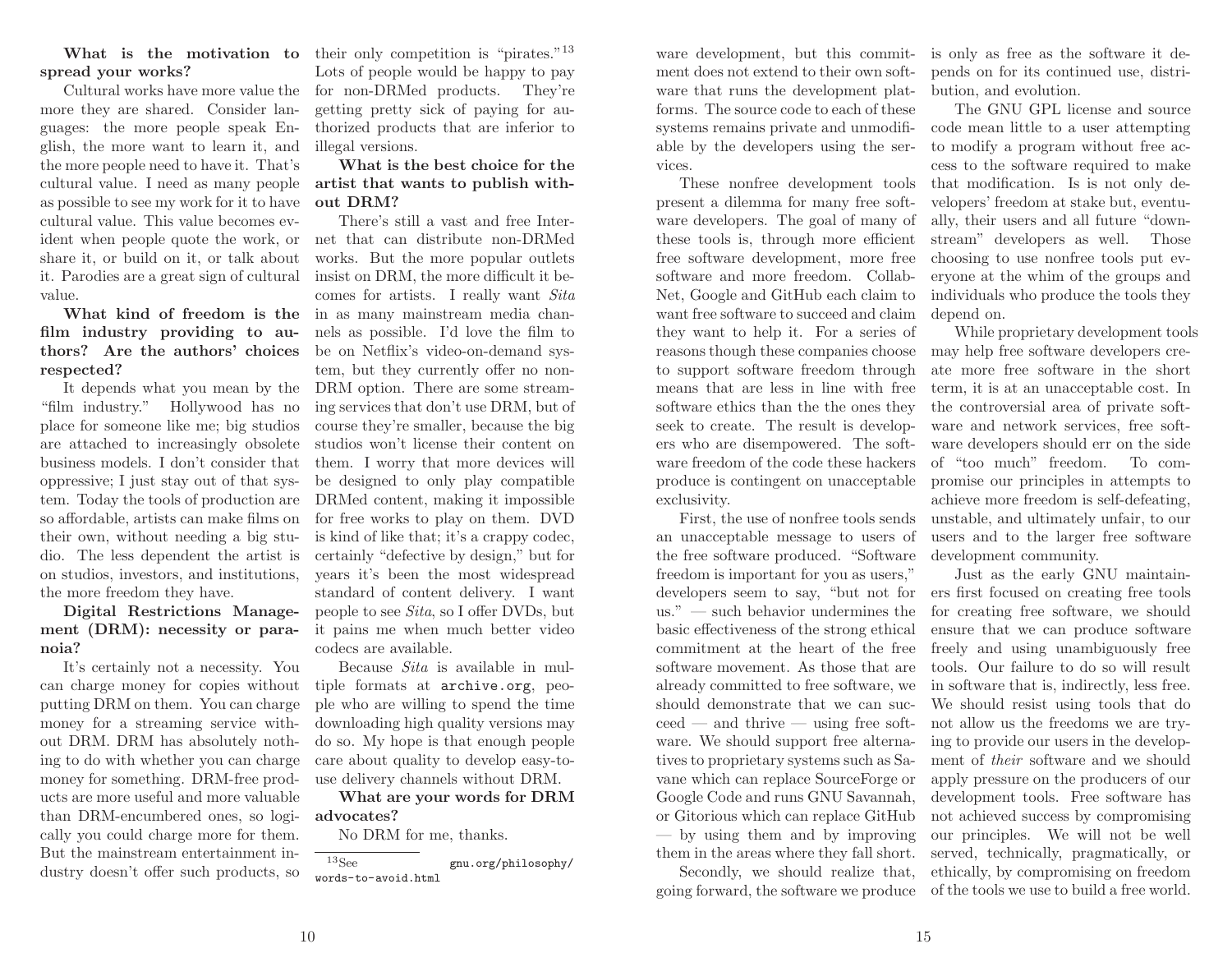### Systems administration automation

We have started rolling out Puppet<sup>17</sup> to manage our ever-growing list of (virtual) servers. Puppet is <sup>a</sup> tool to keep machine configuration consistent. It allows systems administrators to manage more machines with less effort, because <sup>a</sup> lot of the work can be automated with Puppet "recipes." Puppet also guarantees that machine configs stay in line with the configured recipes, which provides peace of mind for overworked sysadmins.

Puppet can also drive auto generation of configuration files for our monitoring software, which is something we<sup>p</sup>lan on doing.

### Free software needs freetools

#### by Benjamin Mako Hill FSF board member

ver the last decade, free software  $\bigcup$  developers have been repeatedly tempted by development tools that offer the ability to build free softwaremore efficiently or powerfully.

The only cost, we are told, is that the tools themselves are nonfree or run as network services with code we cannot see, copy, or run ourselves. In their decisions to use these tools and services — services such as BitKeeper, SourceForge, Google Code and GitHub — free software developers have made "ends-justify-themeans" decisions that trade away the freedom of both their developer communities and their users. These decisions to embrace nonfree and private

development tools undermine our credibility in advocating for software freedom and compromise our freedom, and that of our users, in ways that weshould reject.

In 2002, Linus Torvalds announced that the kernel Linux would move to the "BitKeeper" distributed version control system (DVCS). While the decision generated much alarm and debate, BitKeeper allowed kernel developers to work in <sup>a</sup> distributed fashion in <sup>a</sup> way that, at the time, was unsupported by free software tools — some Linux developers decided that benefits were worth the trade-off in developers' freedom. Three years later the skeptics were vindicated when BitKeeper's owner, Larry McVoy, revoked several core kernel developers' gratis licenses to BitKeeper after Andrew Tridgell attempted to write <sup>a</sup> free replacement for BitKeeper. Kernel developers were forced to write their own free software replacement: the project now knownas Git.

Of course, free software's relationships to nonfree development tools isThe much larger than BitKeeper. source to the free software development support service SourceForge was once available to its users but its authors have returned to <sup>a</sup> completely closed model. While SourceForge is built using free software, SourceForge users interact with the software over the web. Because users never have any copy of the SourceForge software, they can never demand source. Similar projects like CollabNet's Tigris.org, Google Code's "Open Source Project Hosting" services, and GitHub, each served similar purposes and have kept their code similarly out of reach. Their services are often provided without charge and promoted for free soft-

Difficult question: What is the direction of the industry with respect to DRM? Is the industry listening to their clients?

Remember I'm not part of the over my own property. mainstream entertainment industry, so when you ask these questions about "the industry" <sup>I</sup> can only answer as <sup>a</sup>relative outsider.

Hollywood seems pretty wedded to DRM. They won't have any "clients" that don't apply DRM. So they'll continue to build <sup>a</sup> their own all-DRM world, and maybe sue fans who obtain higher-quality media illegally. They'll keep pushing for more draconian "Intellectual Property" laws.<sup>14</sup>

DRM wouldn't really be <sup>a</sup> problem if it weren't for the Digital Millennium Copyright Act (DMCA). Without bad laws, DRM would never survive "the discipline of the market." That's the real problem: bad laws. All DRM can be broken, but if it's illegal to break it, or even to help develop software that breaks it, then you get <sup>a</sup> nationof criminals. It's scary.

What is your opinion on companies who use DRM to say what you can install on your computerand how you can install it?

 People are forgetting that computers are machines built to serve US. Youbuy a computer, it should work for is. you. Instead, it works for Sony, Disporations. We're letting these corporations spy on us and control our machines. Many people surrender their autonomy and property far too easily. They think that the price of entertainment is not just the money they pay to see it, but their privacy and freedomtoo. That's sad. Maybe they don't feel

worthy to actually own their computers. But <sup>I</sup> paid for mine; <sup>I</sup> own it, and I'm not OK with <sup>a</sup> handful of corporations trying to take away my authority

In this way <sup>I</sup> am <sup>a</sup> "propertarian" — it's just that culture isn't property. Scarce goods can be property. Nonscarce goods, like language, culture, and information, cannot. And before some dork says, "Oh, then your bank account number isn't property," let me say indeed numbers (non-scarce) are not property, but the money in my bank account (scarce) is; my bank account number is not property, but it is PRIVATE. That's why <sup>I</sup> don't publish it. That's why <sup>I</sup> don't even charge tickets to see it, or sell it on <sup>a</sup> payper-view channel with DRM. People conflate copying non-scarce goods with fraud, which are quite different things. In fact I'm sure my bank account number shows up in equations, computations, maybe even in textbooks; should <sup>I</sup> look for all instances of that number and sue? No, because without <sup>a</sup> claim of identity associated with me and my bank account, it's just <sup>a</sup> number. Copying the number 449-36-2971 (which <sup>I</sup> just made up, but it could be <sup>a</sup> Social Security number) is not <sup>a</sup> crime, or immoral, or harmful; using it to LIE

ney, Warner, Viacom, and other cor- Hell yes! That is my property. AndBut my computer, which <sup>I</sup> paid for? no one should be able to decide what <sup>I</sup> do with it, but me. It has "natural" limitations of course; that it can't make <sup>a</sup> live unicorn is not due to anyone taking away my rights. But considering all the wonderful things computers can do, intentionally crippling them, designing defects into them that serve nothing but an obsolete business model, that seems immoral. Tak-

<sup>17</sup>puppetlabs.com

 $^{14}$ See gnu.org/philosophy/not-ipr.html.